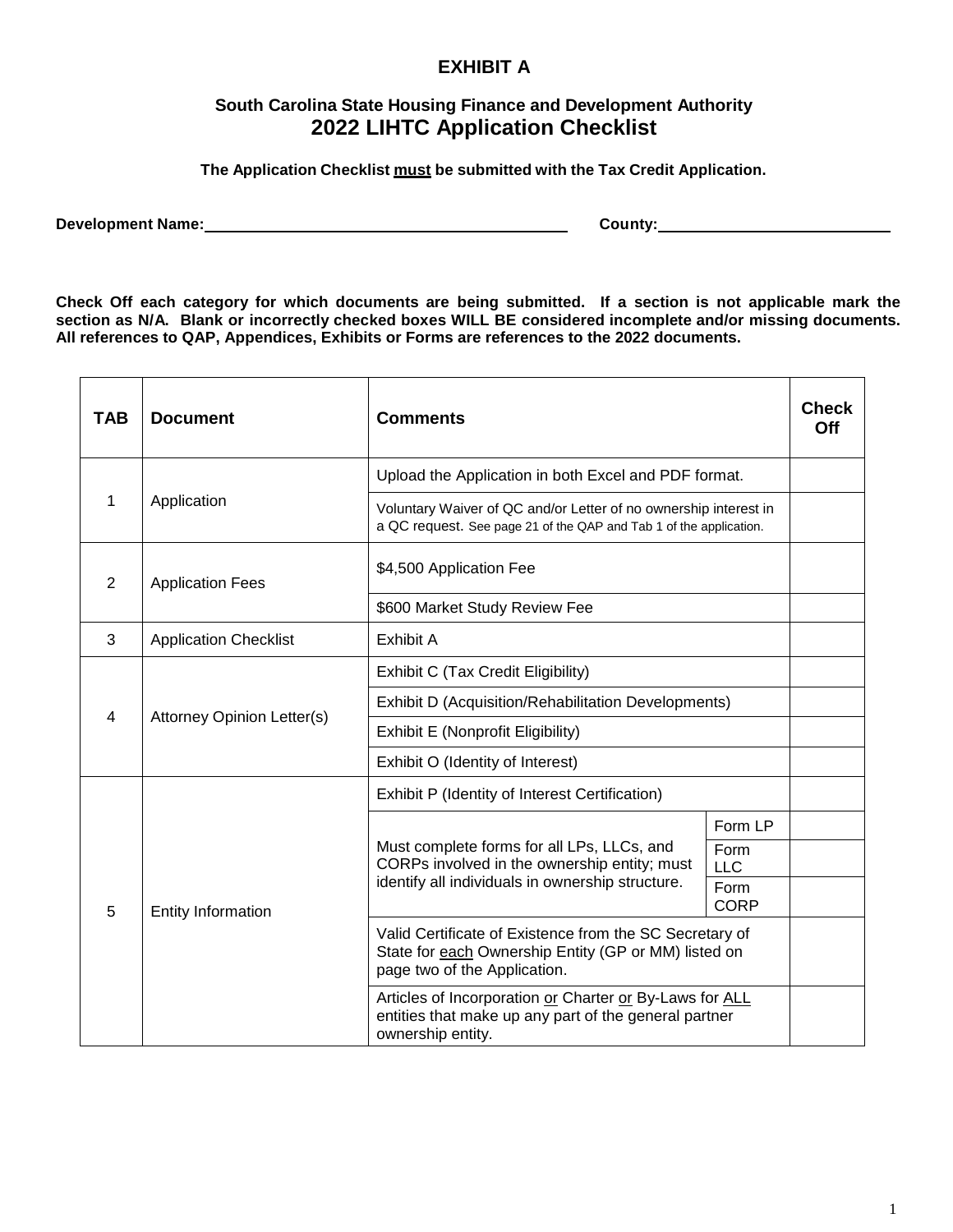| 6  | Nonprofit Information -<br>Provide these documents<br><b>ONLY If Development Team</b><br>includes a non-profit sponsor | IRS Determination of Nonprofit Status - 501(C)(3) or 501<br>$(C)(4)$ Letter.                                                        |  |
|----|------------------------------------------------------------------------------------------------------------------------|-------------------------------------------------------------------------------------------------------------------------------------|--|
|    |                                                                                                                        | Most Current IRS Form 990                                                                                                           |  |
|    |                                                                                                                        | Certificate of Existence from the SC Secretary of State.                                                                            |  |
|    |                                                                                                                        | List of Nonprofit Board Members including the number of<br>years they have served on the Board.                                     |  |
|    |                                                                                                                        | List of Full Time Employees and their responsibilities.                                                                             |  |
|    |                                                                                                                        | Narrative Statement/Plan for Material Participation. Refer<br>to page 8 of the QAP.                                                 |  |
|    |                                                                                                                        | By-Laws and Mission Statement. Evidence that the<br>Nonprofit has among its exempt purposes the fostering of<br>low-income housing. |  |
|    | <b>Entity Agreement</b>                                                                                                | Development Agreement                                                                                                               |  |
| 7  |                                                                                                                        | Initial Partnership Agreement or LLC Operating Agreement                                                                            |  |
|    | <b>Previous Tax Credit</b><br>Participation                                                                            | Exhibit K - Refer to page 11 in the QAP.                                                                                            |  |
| 8  |                                                                                                                        | Exhibit Y, copy of the Management Plan and certificate of<br>the lead contact person-Refer to pages 12 of the QAP.                  |  |
| 9  | Architect and/or Professional<br><b>Engineer Certification</b>                                                         | <b>Exhibit G</b>                                                                                                                    |  |
|    |                                                                                                                        | Accessibility Documentation- Exhibit AA                                                                                             |  |
| 10 | <b>Site Control Documents</b>                                                                                          | If changes from Prelim. Application. Refer to page 10 in<br>the QAP.                                                                |  |
| 11 | Zoning                                                                                                                 | Letter from City/County Official verifying the current site<br>zoning classification. Refer to page 10 of the QAP.                  |  |
|    |                                                                                                                        | Water and Sewer verification. Refer to page 14 in the<br>QAP.                                                                       |  |
|    | Acquisition/Rehabilitation<br>Developments                                                                             | Initial Building Placed-In-Service Date Information                                                                                 |  |
| 12 |                                                                                                                        | Acquisition Building Service Dates - Provide date<br>building(s) will be acquired.                                                  |  |
|    |                                                                                                                        | Evidence of Existing Rental Subsidies (if applicable)                                                                               |  |
|    |                                                                                                                        | Current Rent Roll, certified by the property manager                                                                                |  |
|    |                                                                                                                        | Form 3 - Developer Relocation Certification & Tenant<br>Profile Form                                                                |  |
|    |                                                                                                                        | Relocation Plan (if applicable)                                                                                                     |  |
| 13 | <b>Utility Allowance Estimate</b>                                                                                      | Current Utility Allowance Estimate - Refer to page 10 of<br>the QAP.                                                                |  |
| 14 | <b>Physical Needs Assessment</b>                                                                                       | Physical Needs Assessment Report - Refer to page 9 of<br>the QAP.                                                                   |  |
|    |                                                                                                                        | Exhibit R - Refer to page 16 in the QAP.                                                                                            |  |
|    |                                                                                                                        | Narrative addressing Section VIII items A., B., C., D. from<br>page 24 of the QAP.                                                  |  |